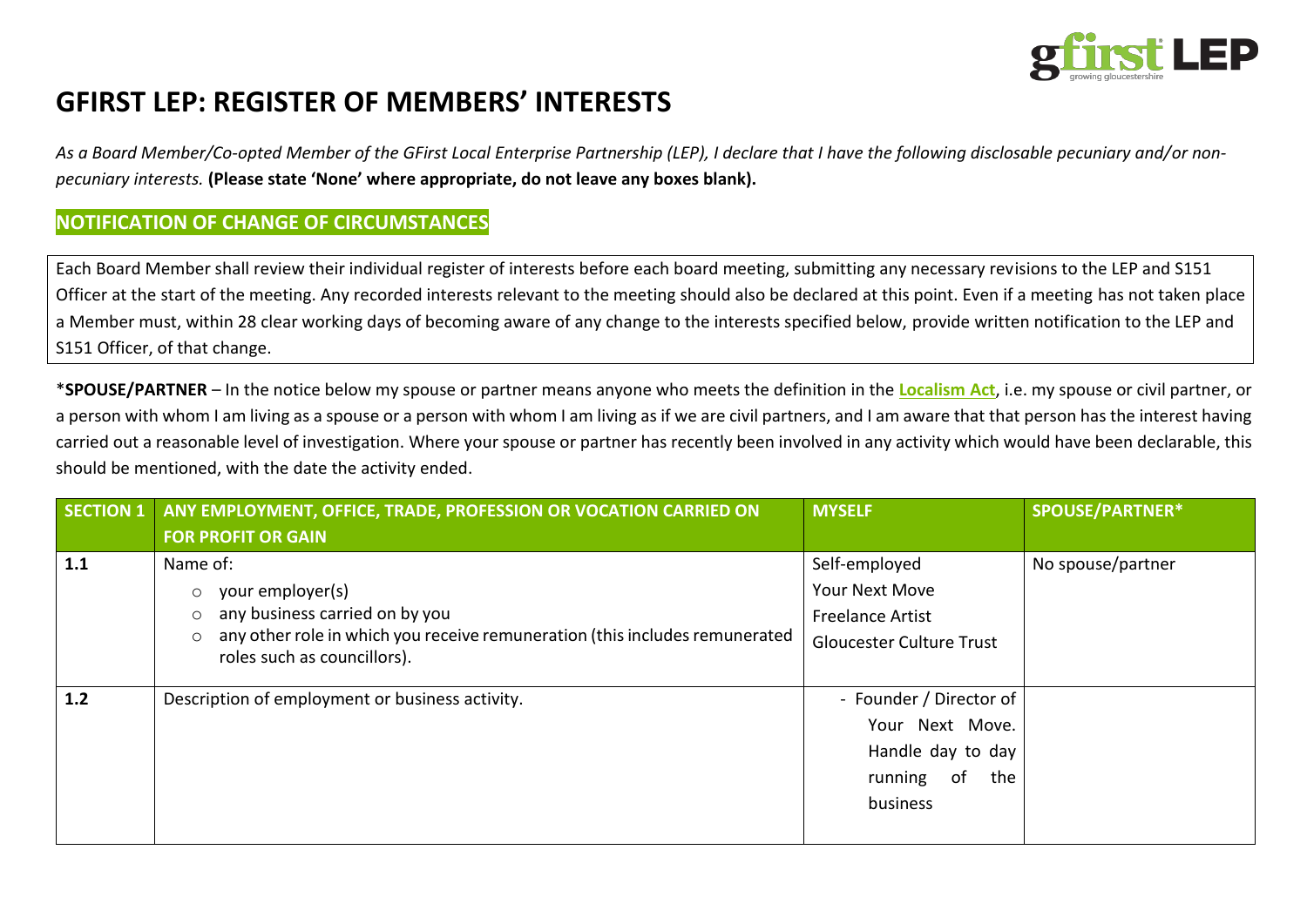

| <b>SPOUSE/PARTNER</b> |
|-----------------------|
|                       |
|                       |
|                       |
|                       |
| <b>SPOUSE/PARTNER</b> |
|                       |
|                       |
|                       |
|                       |
|                       |
| <b>SPOUSE/PARTNER</b> |
|                       |
|                       |
|                       |
|                       |
|                       |
|                       |
|                       |
|                       |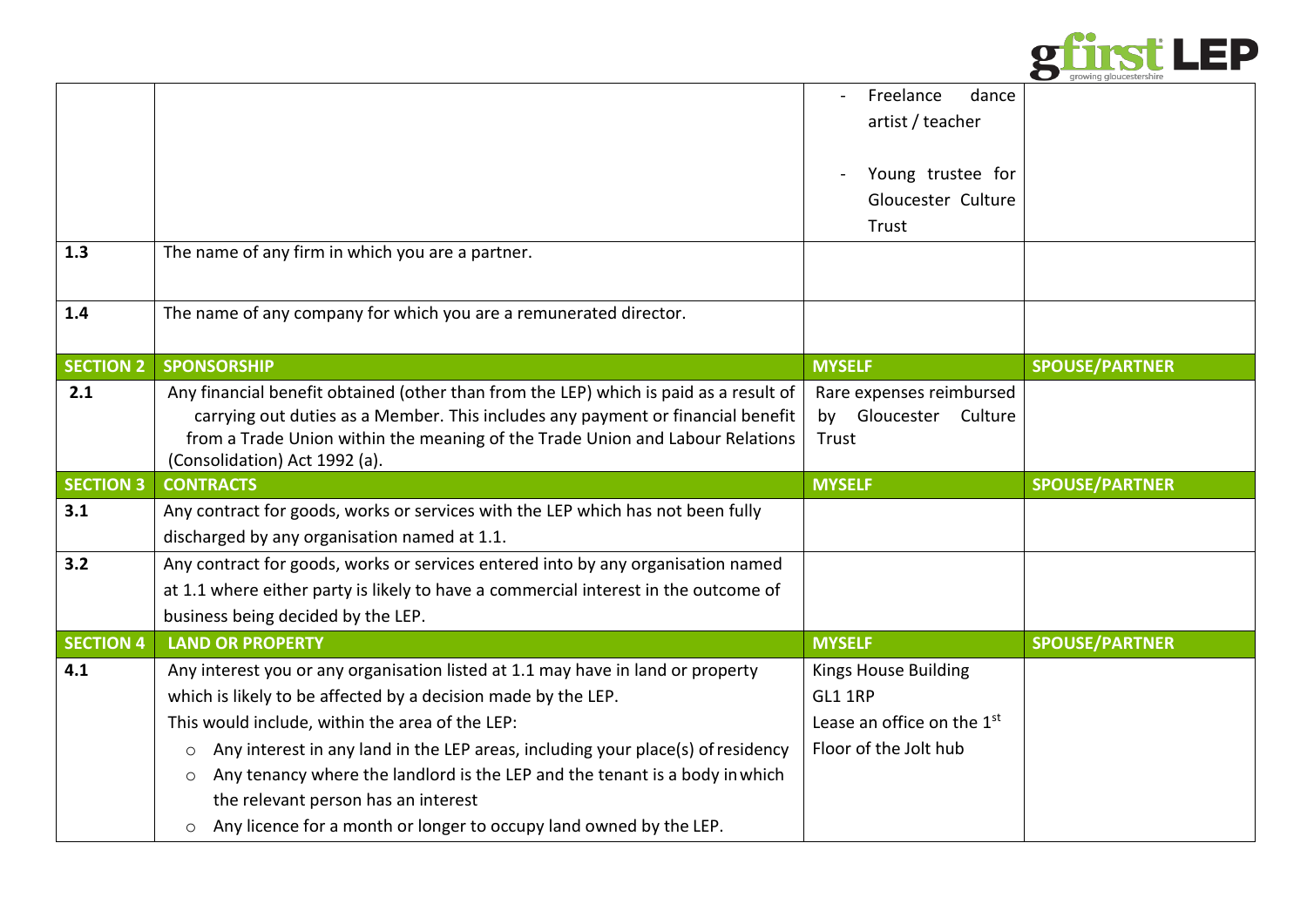

|                  | For property interests, please state the first part of the postcode and the Local                       |               |                       |
|------------------|---------------------------------------------------------------------------------------------------------|---------------|-----------------------|
|                  | Authority where the property resides. If you own/lease more than one property in                        |               |                       |
|                  | a single postcode area, please state this.                                                              |               |                       |
| <b>SECTION 5</b> | <b>SECURITIES</b>                                                                                       | <b>MYSELF</b> | <b>SPOUSE/PARTNER</b> |
| 5.1              | Any interest in securities of an organisation under 1.1 where: -                                        |               |                       |
|                  | that body (to my knowledge) has a place of business or land in the area of<br>(a)                       |               |                       |
|                  | the LEP; and                                                                                            |               |                       |
|                  | (b)<br>either $-$                                                                                       |               |                       |
|                  | (i) the total nominal value of the securities exceeds £25,000 or one hundredth                          |               |                       |
|                  | of the total issued share capital of that body; or                                                      |               |                       |
|                  | (ii) if the share capital of that body is of more than one class, the total                             |               |                       |
|                  | nominal value of the shares of any one class in which has an interest exceeds                           |               |                       |
|                  | one hundredth of the total issued share capital of that class.                                          |               |                       |
| <b>SECTION 6</b> | <b>GIFTS AND HOSPITALITY</b>                                                                            | <b>MYSELF</b> | <b>SPOUSE/PARTNER</b> |
| 6.1              | Any gifts and/or hospitality received as a result of membership of the LEP (above<br>the value of £50). |               |                       |

## **OTHER INTERESTS: MEMBERSHIP OF ORGANISATIONS**

*I am a member of, or I am in a position of general control, a trustee of, or participate in the management of:*

- 1. Any body to which I have been appointed or nominated by the LEP:
- 2. Any body exercising functions of a public nature (eg school governing body or another LEP):
- 3. Any body directed to charitable purposes: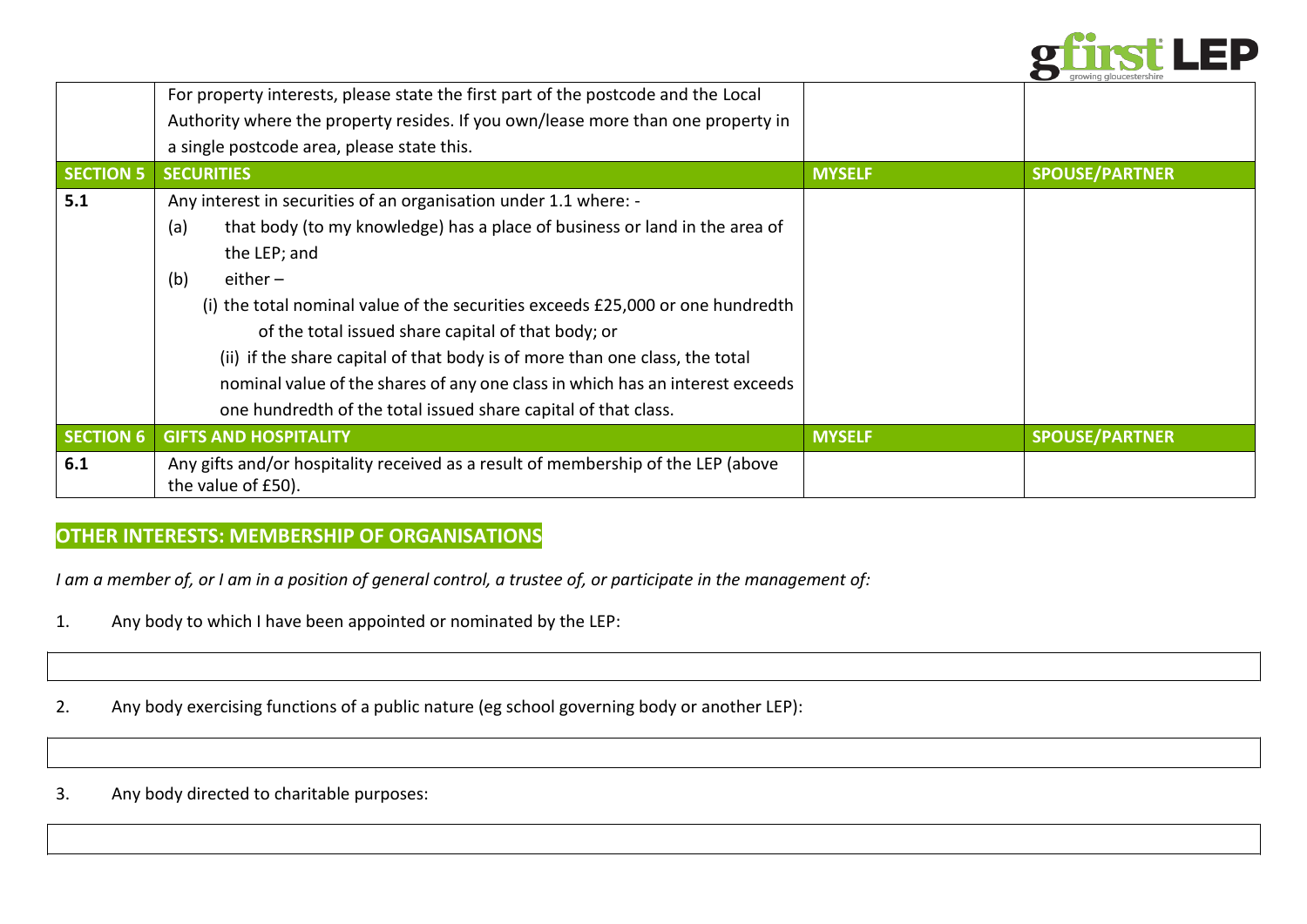

4. Any body, one of whose principal purposes includes the influence of public opinion or policy (including any political partyor trade union):

#### Equity member

- 5. Any local authority (please state any interests you hold as LA leaders/cabinet members for LA land, resources and the LA's commercialinterests):
- 6. Any other interest which I hold which might reasonably be likely to be perceived as affecting my conduct or influencing my actions in relation to my role:

## **MEMBER'S DECLARATION AND SIGNATURE**

*I confirm that having carried out reasonable investigation, the information given above is a true and accurate record of my relevant interests, given in good faith and to the best of my knowledge;*

| <b>Date</b>                                  | 27/09/2021           |
|----------------------------------------------|----------------------|
| <b>Member's Name</b><br>(Capitals – in full) | <b>TYLER ATTWOOD</b> |
| Signature                                    | $\mathcal{P}'$       |

### **RECEIPT BY LEP**

| Date received by the LEP         | 28.09.2021 |
|----------------------------------|------------|
| Signature of LEP Chief Executive |            |